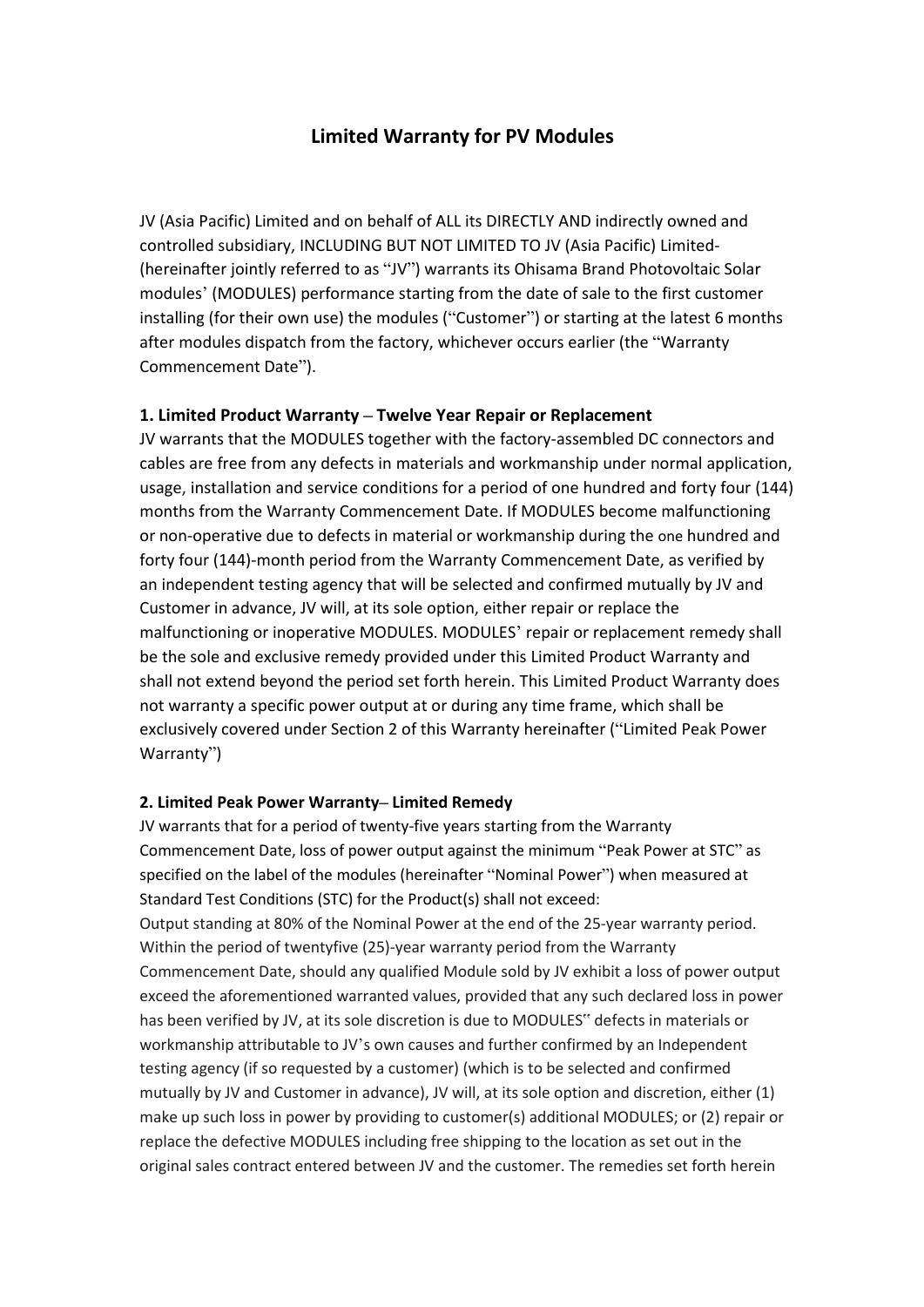are the sole and exclusive remedies JV is bound to provide under the Limited Peak Power Warranty.

CAVEAT: The shipping charges for any allegedly defected MODULES shall be borne by the customers making such claims in advance. Should the independent testing agency confirm that such filed defected are to be covered under this Warranty by JV, the shipping charges advanced by the customers may be reimbursed by JV against the original proof of expenditure.

## **3. Exclusions and Limitations**

(a) Warranty claims from any customers, in any event, shall be filed in writing to JV or its authorized distributors within the applicable warranty period and not beyond the last day of the applicable period of time as stated above.

(b) The Limited Product Warranty and Limited Peak Power Warranty shall not apply to MODULES which have been subject to:

- Misuse, abuse, neglect, vandalism or accident;
- Alteration, improper installation or application;
- Repair or modifications that do not strictly follow the manufacturer's instructions; Non-observance of JV's maintenance instructions;
- Power failure, electrical spikes or surges, lightening, flood, fire, accidental breakage or other events outside JV's control.

(c) The Limited Product Warranty and Limited Peak Power Warranty do not cover any costs associated with installation, removal or re-installation of the MODULES and (except as explicitly set forth in the last paragraph of the Section 5) customs clearance or any other costs for return of the MODULES.

(d) Warranty claims will not be honored if the type or serial number of MODULES have been altered, removed or made illegible without written authorization from JV.

# **4. Limitation of Warranty Scope**

This Warranty as set forth herein is expressly in lieu of ad excludes all other express or implied warranties, including but not limited to warranties of merchant-ability and of fitness for particular purpose, use, or application, and all other obligations or liabilities on the part of JV, unless such other obligations or liabilities are expressly agreed to in writing signed and approved by JV. JV shall have no responsibility or liability whatsoever for damage or injury to persons or property, or for other loss or injury resulting from any cause whatsoever arising out of or related to the MODULES, including, without limitation, any defects in the MODULES or from use or installation.

### **5. Obtaining Warranty Performance**

If the Customer has a justified claim covered by this Warranty, an immediate written notification shall be directly made to JV by means of registered letter to the address of JV listed here-under, or, sending a notification via e-mail to the e-mail account of JV listed here-under. Together with the notification, the Customer should enclose the evidence of the claim with the corresponding serial number of the MODULES and the date on which the MODULES have been purchased. An invoice with clear indication of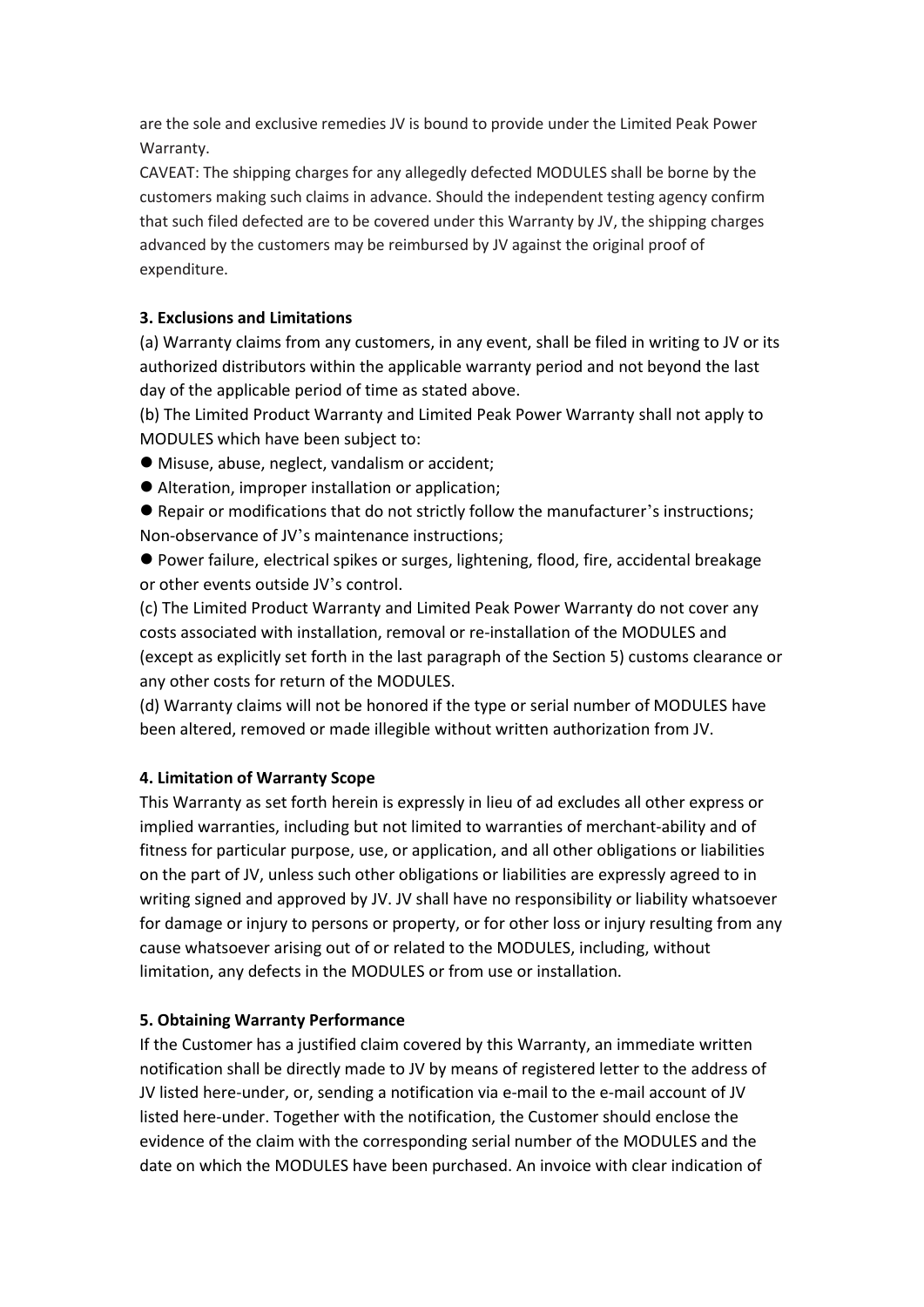the purchase date, purchase price, module type, stamp or signature of JV or its distributors should also be submitted as part of the preliminary evidence. If the MODULES will be returned to JA Solar for inspection, repair or replacement by JV, JV shall provide the Customer with a Return Merchandise Authorization (RMA). However, JV will not accept a return of any MODULES without such RMA. In connection with both the Limited Product Warranty and Limited Peak Power Warranty, JV may reimburse customer for reasonable, customary and documented transportation charges by sea freight for both the return of the MODULES and reshipment of any repair or replacement MODULES, only if such cost reimbursement is authorized by JV's Customer Service Department in advance.

### **6. Severability**

If a section, provision or clause of this Warranty, or the application thereof to any person or circumstance, is held invalid, void or unenforceable, such shall not affect and thus shall leave all other sections, provisions, clauses or applications under this Warranty severable, and therefore validly binding.

### **7. Dispute Resolution**

In case of any dispute in terms of warranty-claims, an international testing institute, such as TÜV or Intertek, shall be entrusted by both parties upon mutual consents in order to provide third party verification and comments. All fees and expenses shall be borne by the party that demanded such verification procedure, unless otherwise agreed. Further dispute over the claim shall be submitted to dispute resolution as stipulated in the main sales contract to which this Warranty is a part of and subject to the applicable jurisdiction agreed by the parties in the sales contract.

### **8. Various**

The repair or replacement of the MODULES or the supply of additional MODULES does not lead to a new commencement of warranty terms, nor shall the original terms of this Warranty be extended. Any replaced MODULES shall become the property of JV. JV shall at its own options to deliver another type of MODULES (different in size, color, shape, or power), either a new brand or the original one, in case that JV has discontinued producing the module in question at the time of the claim.

### **9. Force Majeure**

JV shall not be responsible or liable to the Customer whatsoever or any third-party arising out of any non-performance or delay in performance of any terms and conditions of the sales, including this Warranty, due to causes of natural disasters such as fire, flood, blizzard, hurricane, thunder, acts of God, changes of public policies, terrorism, war, riots, strikes, unavailability of suitable and sufficient labor or materials and other events which are out of control of JV.